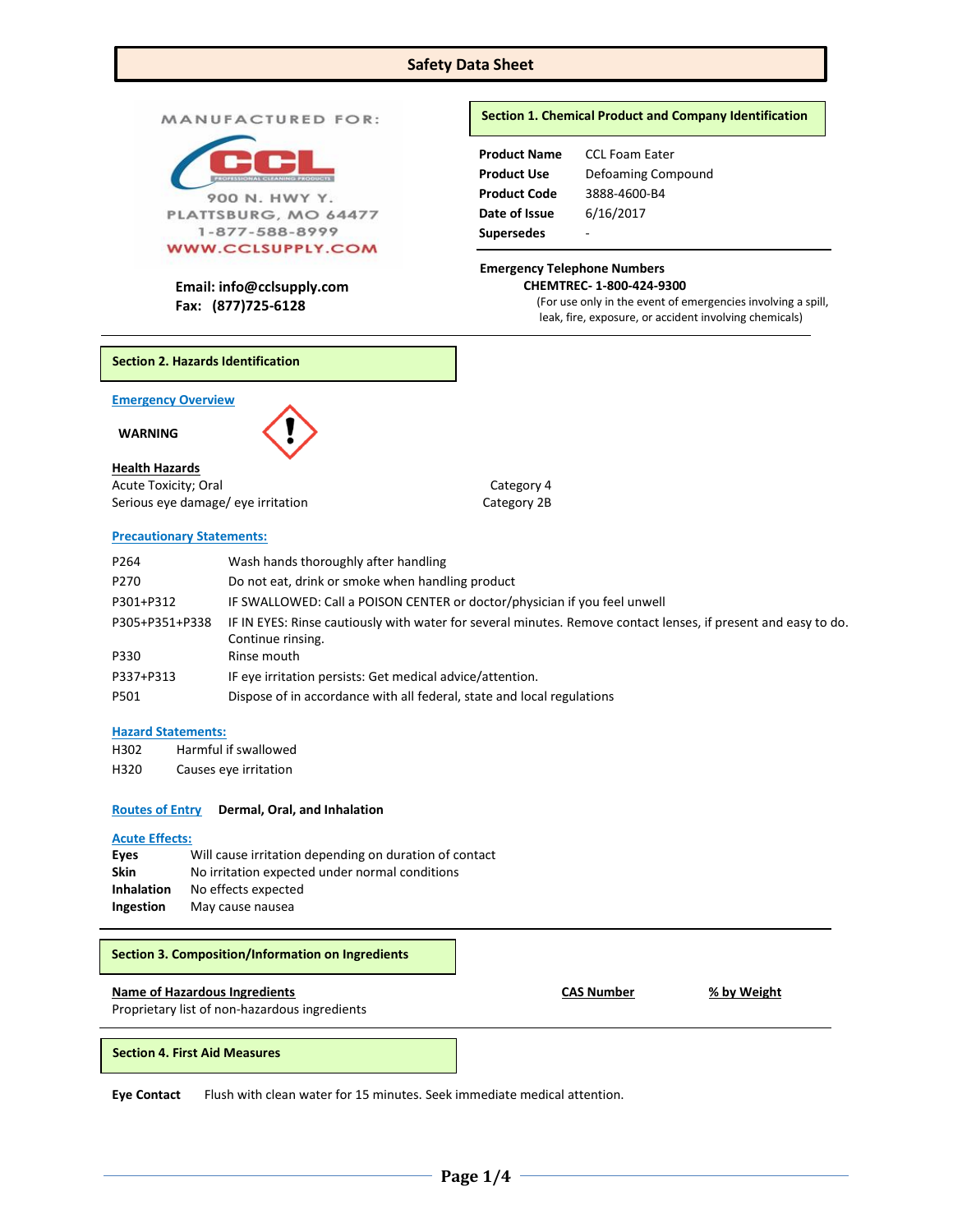|  |  | <b>Product Code: 3888-4600-B4</b> |  |  |  |
|--|--|-----------------------------------|--|--|--|
|  |  |                                   |  |  |  |

**1 0 0**

**Skin Contact** If irritation occurs, flush with plenty of clean water. See medical attention if a rash occurs or if irritation persists. **Inhalation** Remove to fresh air. **Ingestion** Do not induce vomiting. Give several large glasses of water. Never give anything to an unconscious person orally. Seek immediate medical attention.

 **Hazardous Combustion Products** N/A **Extinguishing Media** Water spray, CO2 , dry chemical or alcohol foams **Unsuitable Extinguishing Media** N/A **Fire Fighting Procedures** Wear protective gear. After water evaporated residues can burn. **Section 5. Fire Fighting Measures National Fire Protection Association (U.S.A) National Fire Protection Association (U.S.A)** (estimated rating)

**Section 6. Accidental Release Measures**

**Spill Clean Up** All spilled material must be contained and kept out of waterways, sewers and drains. The spilled chemical should be absorbed with an inert material. Flush cleaned area thoroughly with water.

## **Section 7. Handling and Storage**

**Handling and Storage** Keep container tightly closed when not in use. Store away from strong oxidizers. Keep out of the reach of children.

#### **Section 8. Exposure Controls/Personal Protection**

| <b>Exposure Limits</b> |                 |                  |                  |                  |
|------------------------|-----------------|------------------|------------------|------------------|
| <b>Product Name</b>    | <b>OSHA PEL</b> | <b>NIOSH REL</b> | <b>AIHA WEEL</b> | <b>ACGIH TLV</b> |
| None                   |                 |                  |                  |                  |

**Engineering Controls** Not required

**Personal Protective Equipment (PPE)**

**Eyes** Safety glasses

**Body** Rubber or neoprene gloves, boots and apron **Respiratory** Use a NIOSH approved respirator if exposure limits are reached or exceeded

#### **Section 9. Physical and Chemical Properties**

| <b>Physical State</b>   | Liguid         | <b>Explosive Limits</b>      | N/A       |
|-------------------------|----------------|------------------------------|-----------|
| Color                   | White          | <b>Vapor Pressure</b>        | N/A       |
| Odor                    | Mild           | <b>Vapor Density</b>         | N/A       |
| <b>Odor Threshold</b>   | N/A            | <b>Relative Density</b>      | N/A       |
| рH                      | N/A            | Solubility                   | Complete  |
| <b>Freezing Point</b>   | N/A            | <b>Partition Coefficient</b> | N/A       |
| <b>Boiling Point</b>    | $212^{\circ}F$ | <b>Auto-Ignition Temp.</b>   | N/A       |
| <b>Flash Point</b>      | $>212$ °F      | <b>Decomposition Temp.</b>   | N/A       |
| <b>Evaporation Rate</b> | N/A            | <b>Viscosity</b>             | N/A       |
| Flammability            | N/A            | <b>Specific Gravity</b>      | 1.00-1.02 |
|                         |                |                              |           |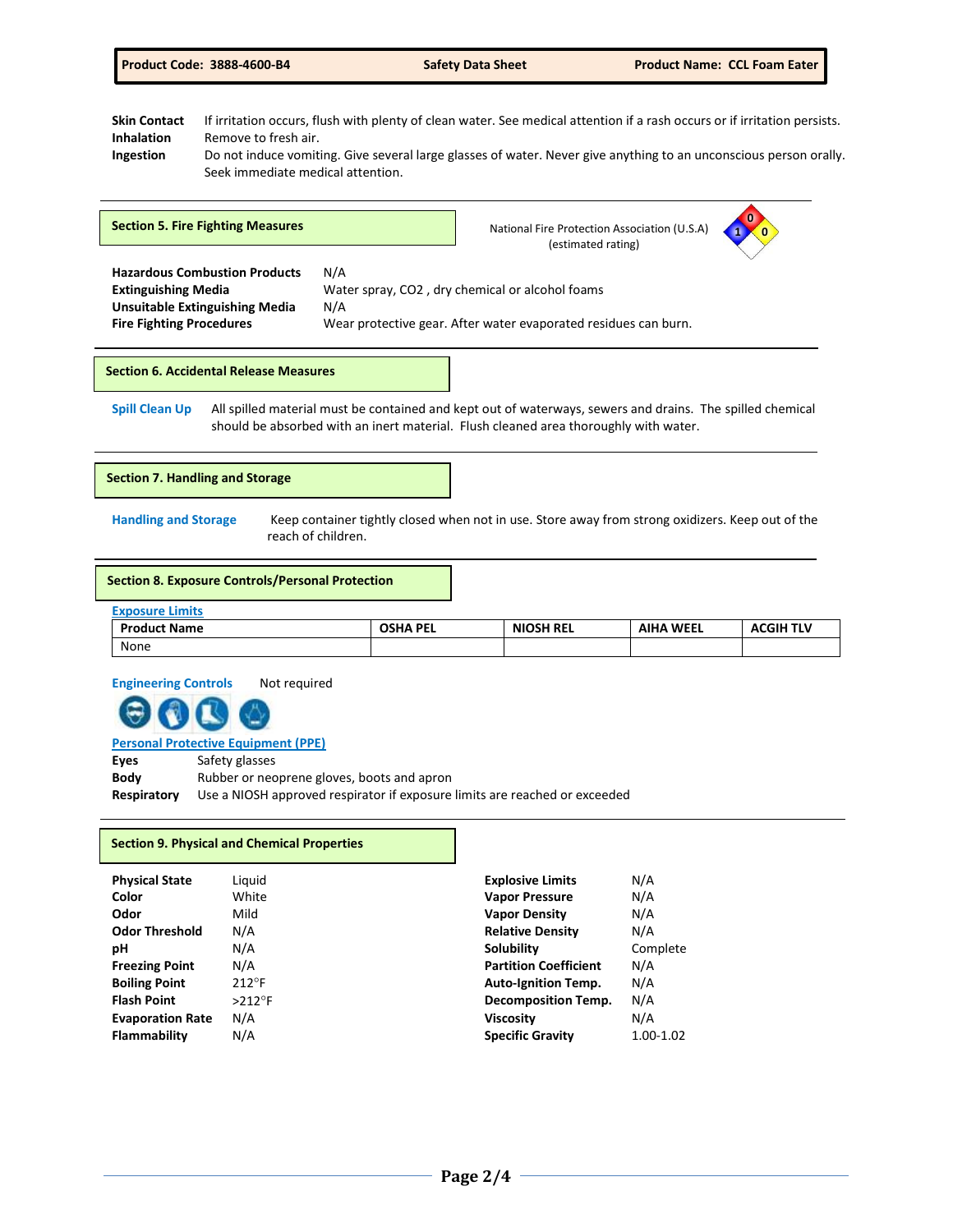#### **Section 10. Stability and Reactivity**

| <b>Stability and Reactivity</b>         | Stable                                                                           |
|-----------------------------------------|----------------------------------------------------------------------------------|
| Incompatibility                         | Mineral acids, strong alkalis                                                    |
| <b>Hazardous Polymerization</b>         | Will not occur                                                                   |
| <b>Hazardous Decomposition Products</b> | Thermal decomposition or burning may produce CO2 and/or Co and oxides of silicon |
| <b>Conditions to Avoid</b>              | N/A                                                                              |

## **Section 11. Toxicological Information**

| <b>Routes of Entry</b>       | Dermal, oral and inhalation |
|------------------------------|-----------------------------|
| <b>Symptoms</b>              | Irritation                  |
| <b>Skin Irritant</b>         | No                          |
| <b>Eye Irritant</b>          | Yes                         |
| <b>Sensitizers</b>           | Not determined              |
| <b>Mutagenicity</b>          | No information found        |
| Carcinogenicity              | None                        |
| <b>Reproductive Toxicity</b> | No information found        |
| <b>Target Organs</b>         | None                        |

There is no toxicological data for this product as a whole. Based on relevant ingredients with known acute toxicity, the acute toxicity estimate using the additive formula (ATE) has been determined.

## **Acute Toxicity**

| <b>Test</b>       | <b>Results</b> | <b>Basis</b>              |
|-------------------|----------------|---------------------------|
| Dermal            | No data        |                           |
| Oral              | 939 mg/ $kg$   | ATE determined Category 4 |
| <b>Inhalation</b> | No data        |                           |

## **Section 12. Ecological Information**

**Environmental Effects** No ecological information available

**Section 13. Disposal Considerations** 

**Waste Information** Dispose of in accordance with all Federal, State and Local pollution control regulations.

## **Section 14. Transportation Information**

| Regulatory<br><b>Information</b> | UN number     | <b>Proper Shipping</b><br>Name | <b>Classes</b> | <b>Packaging Group</b> | Label Code |
|----------------------------------|---------------|--------------------------------|----------------|------------------------|------------|
| <b>DOT Classification</b>        | Not regulated |                                |                |                        |            |

Note: DOT Classification applies to most packaging sizes. For specific container size classifications or for size exceptions, refer to the Bill of Lading with your shipment.